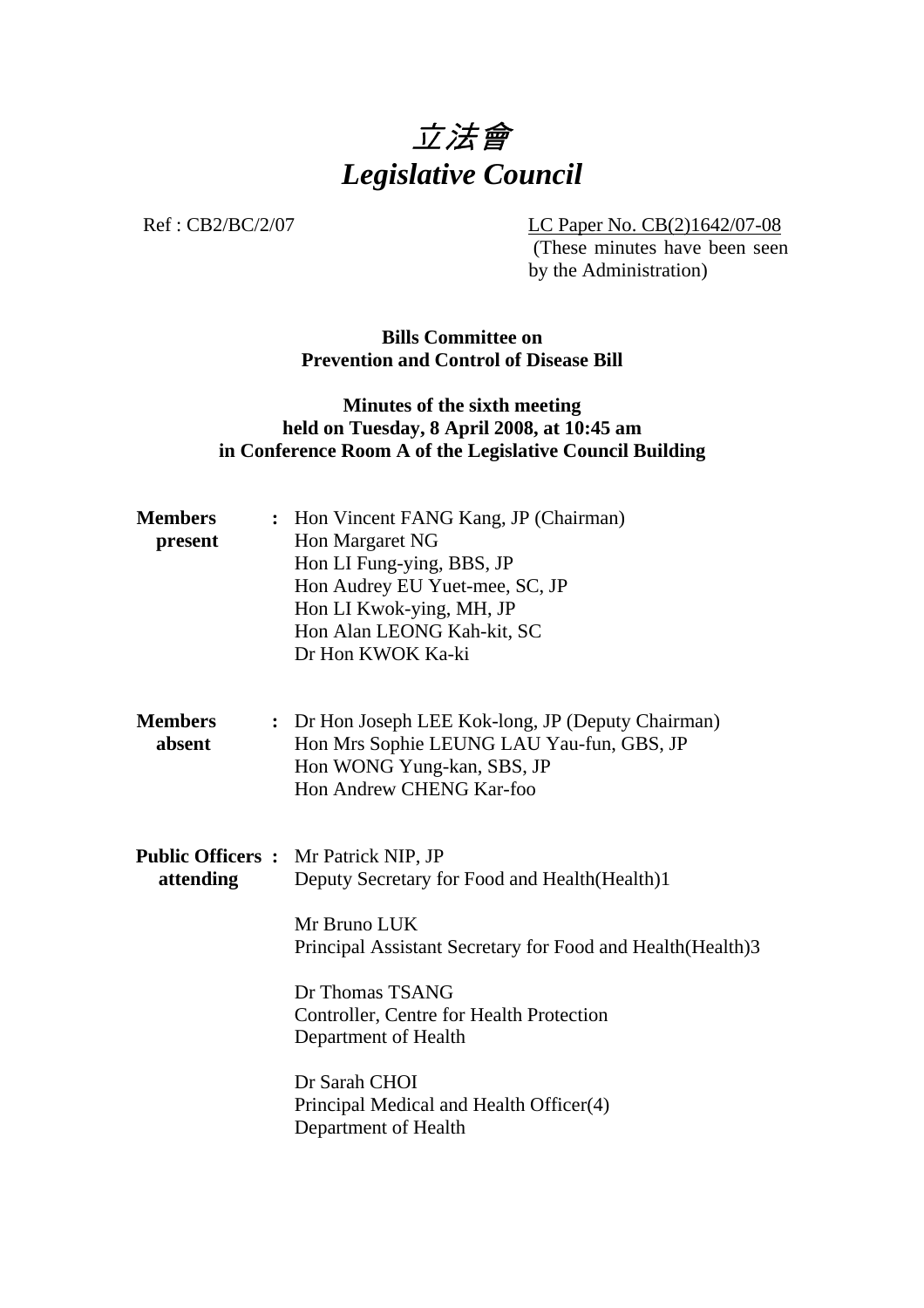|                               | Dr Henry KONG<br><b>Chief Port Health Officer</b><br>Department of Health |
|-------------------------------|---------------------------------------------------------------------------|
|                               | Mr Allen LAI<br><b>Senior Government Counsel</b><br>Department of Justice |
|                               | Miss Angie LI<br><b>Government Counsel</b><br>Department of Justice       |
| <b>Clerk</b> in<br>attendance | : Miss Mary SO<br>Chief Council Secretary (2) 5                           |
| <b>Staff</b> in<br>attendance | : Mr Stephen LAM<br><b>Assistant Legal Adviser 4</b>                      |
|                               | <b>Ms Janet SHUM</b><br>Senior Council Secretary (2)8                     |
|                               | Ms Sandy HAU<br>Legislative Assistant (2)5                                |

#### Action

### **I. Meeting with the Administration**

The Bills Committee deliberated (index of proceedings at **Annex**).

#### **Compensation**

2. The Administration undertook to provide a response in writing to the following -

(a) the principles that would be adopted by the Director of Health in deciding whether or not to pay compensation and the amount of compensation under clause 12(1) of the Bill. Clause 12(1) provided that "Where any article is damaged, destroyed, seized, surrendered or is submitted to any person pursuant to this Ordinance, the Director may order the payment of such compensation as is just and equitable in the circumstances";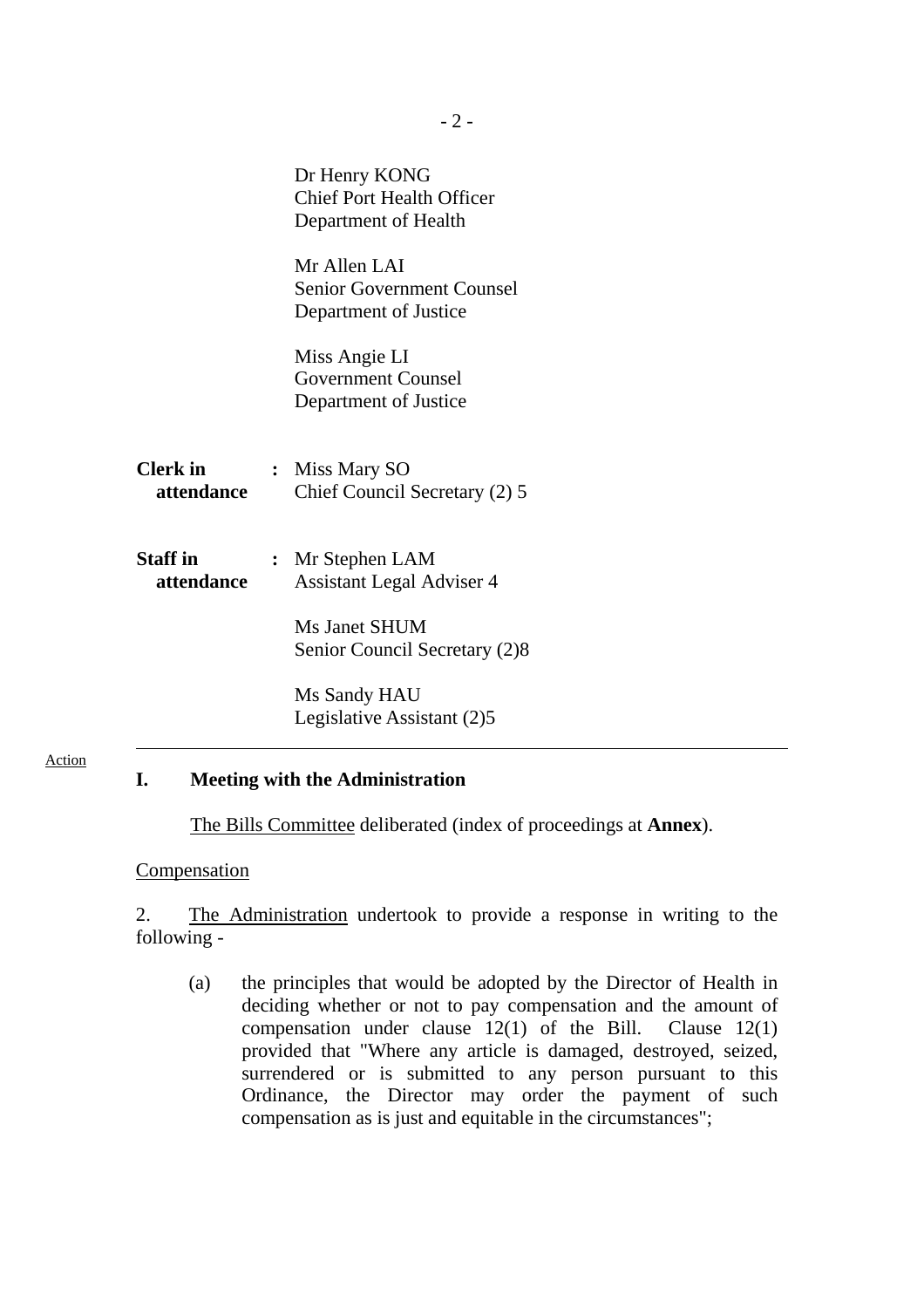- (b) relationship and/or differences between clause 12(1) and the compensation for the requisitioning of property under clause  $8(2)(c)$ of the Bill; and
- (c) how section 17(2) of the Quarantine and Prevention of Disease Ordinance (Cap. 141) was implemented in practice. Section 17(2) provided that "Any dispute as to the amount of compensation shall, in default of agreement, be determined by arbitration in accordance with the provisions of the Arbitration Ordinance (Cap 341)".

3. Assistant Legal Adviser 4 requested the Administration to also provide an explanation on the need for clause 12(2), as it would be up to the parties to decide whether to resort to arbitration. Clause 12(2) provided that "Any dispute as to whether compensation is payable or the amount of compensation may, in default of agreement, be resolved or determined by arbitration in accordance with the Arbitration Ordinance (Cap 341)".

#### Clause-by-clause examination of the Bill

#### *Clause 2 - Interpretation*

4. At the request of Ms Margaret NG, the Administration undertook to provide a response in writing to the following -

- (a) to provide the provisions of the Bill and the draft provisions of the Prevention and Control of Disease Regulation in which the definitions of "article" and "vector" appeared; and
- (b) to consider deleting the phrase "(other than a human being)" from the definition of "article" under clause 2 of the Bill.

5. Members noted that for clarity purpose, the Administration planned to delete the definitions of "isolation" and "quarantine" from the Bill and to provide the circumstances under which isolation and quarantine would be carried out in the Prevention and Control of Disease Regulation to be made under clause 7 of the Bill.

#### *Clause 5 - Powers of arrest*

6. The Chairman queried whether police officers had the necessary knowledge to arrest any person who had committed or was committing an offence under the Bill. The Chairman wondered whether it might be more appropriate for such act by the police officers to be carried out in the presence of a health officer. Dr KWOK Ka-ki expressed similar views.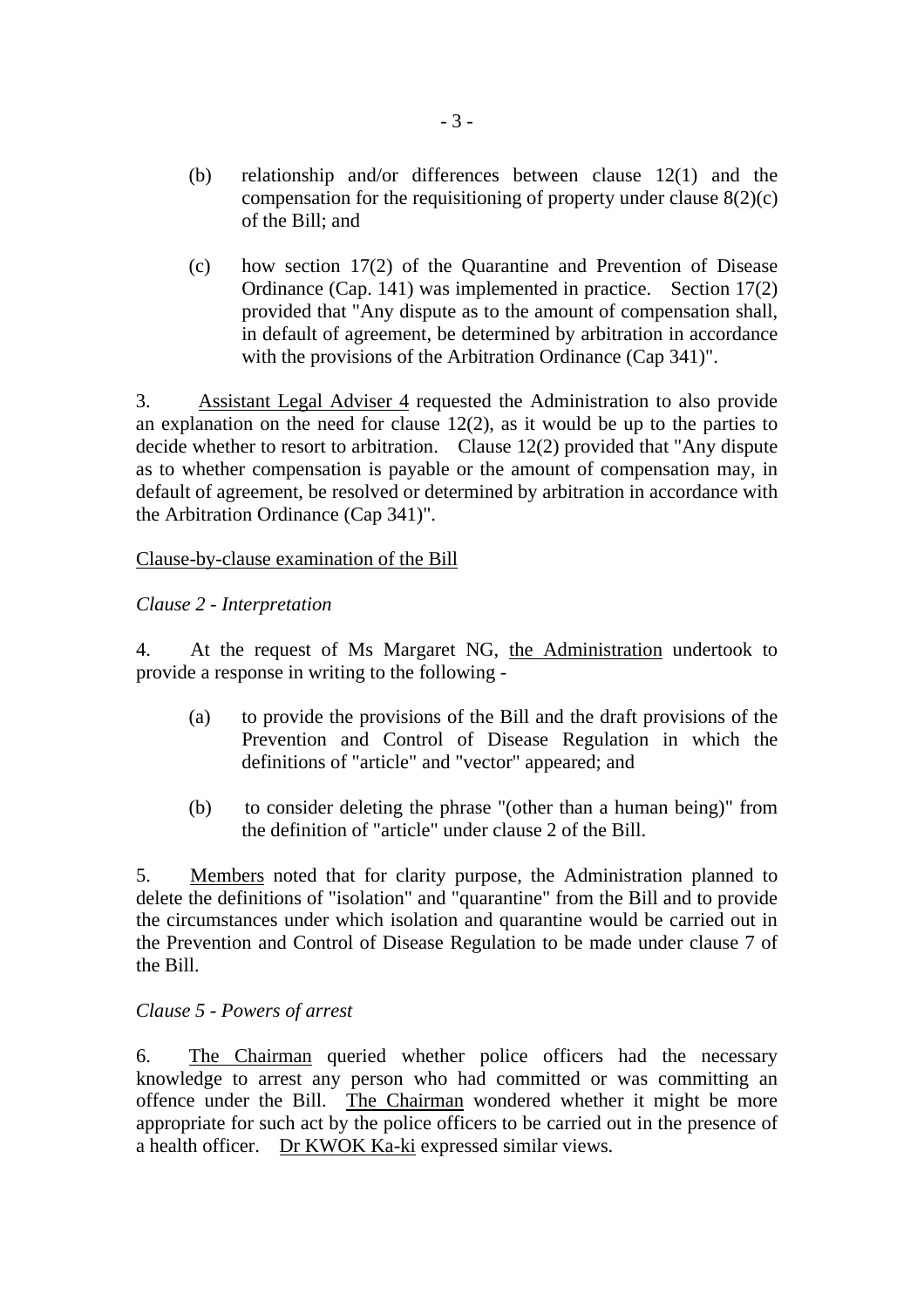7. The Administration responded that although clause 5(1) provided police officers with the power to arrest without warrant any person who had committed or was committing an offence under the Bill, such arrest would in most instances be carried out at the request of health officers. Moreover, it was unlikely that police officers would act alone without first consulting health officers. The Administration further said that the reason for providing police officers with the power to arrest without warrant any person who had committed or was committing an offence under the Bill was to ensure swift and timely action to prevent any spread of disease.

8. Members noted that "a person appointed under this Ordinance" to arrest without warrant any person who obstructed a health officer, etc. in the performance of statutory functions under clause 5(2) would include any member of the Auxiliary Medical Service, Civil Aid Service and staff of the hospital.

9. Dr KWOK Ka-ki questioned the appropriateness of conferring such wide powers of arrest to members of the Auxiliary Medical Service, Civil Aid Service and hospital staff, having regard to the large number of people involved, for instance, staff of the Hospital Authority already numbered some 50 000 and the fact that members of the Auxiliary Medical Service, Civil Aid Service and hospital staff were not public officers like health officers who were the leading enforcement agency and police officers who were trained in carrying out enforcement work. Dr KWOK further expressed concern about whether hospital staff would commit an offence if they refused to exercise the powers conferred on them under clause 5(2).

10. The Administration responded that it was necessary to also provide members of the Auxiliary Medical Service, Civil Aid Service and hospital staff with powers of arrest under clause  $5(2)$ , as the main intent of clause  $5(2)$  was to prevent people from obstructing the exercise of powers under the Bill, including performance of isolation or quarantine function where members of the Auxiliary Medical Service, Civil Aid Service and hospital staff might be deployed to carry out or assist in carrying out such function. The Administration further said that no sanction would be imposed on persons not exercising the powers of arrests conferred on them under clause 5(2).

11. The Chairman pointed out that unlike members of the Auxiliary Medical Service and Civil Aid Service who would wear uniform whilst on duty, hospital staff might not in all instances. In the light of this, the Chairman expressed concern about whether this would impede the exercising of arrest by hospital staff provided under clause 5(2).

12. Mr Alan LEONG was of the view that provision of powers to arrest a person who had committed or was committing an offence under the Bill or who had obstructed or assisted in the obstruction of health officer, etc. in the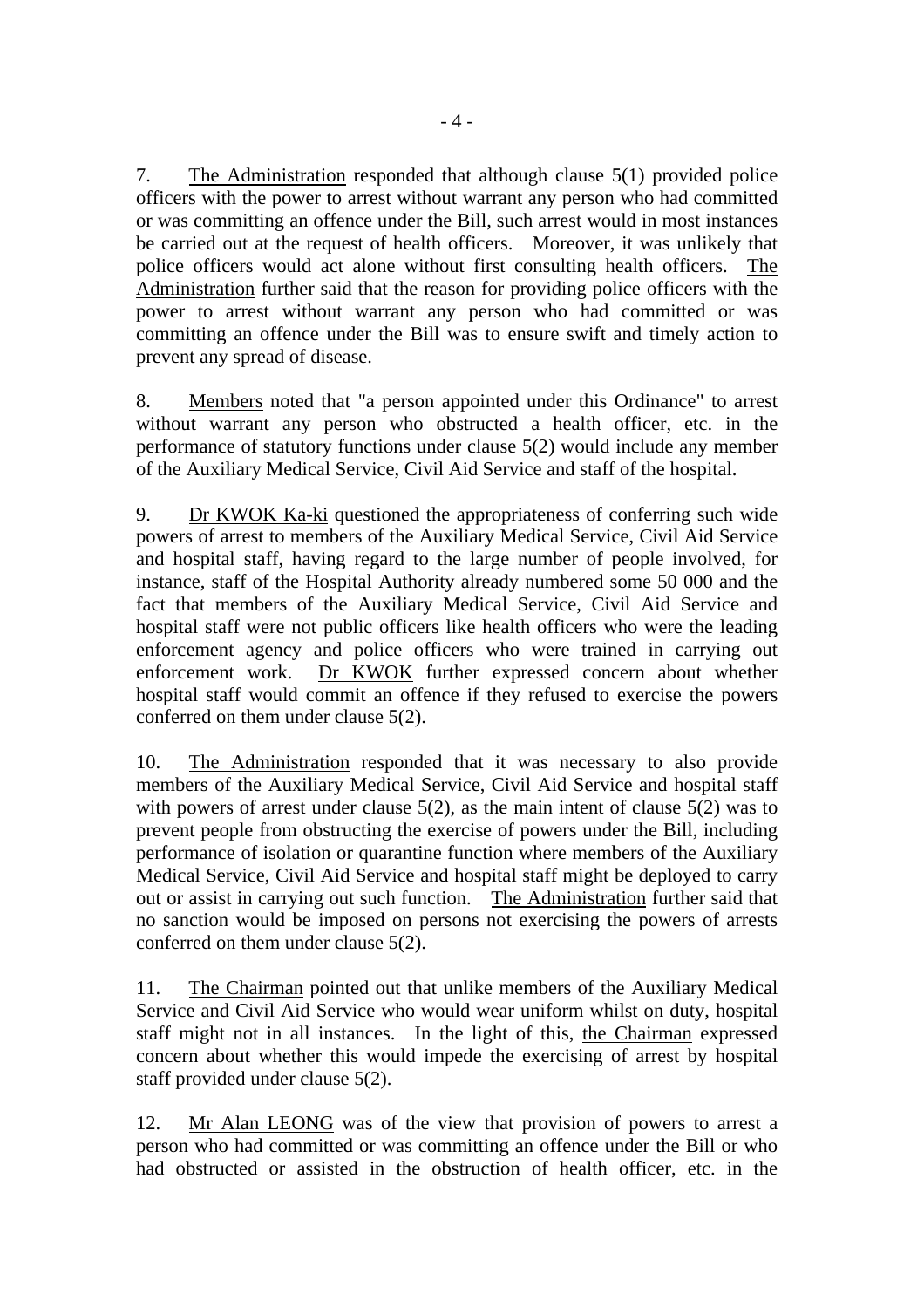performance of statutory functions should best be confined to police officers to ensure that the arrest would not challenged in the court for violation of natural justice. Mr LEONG further said that he would be prepared to accept the provision of powers of arrest to persons other than police officers if the exercising of such powers was required to be made under a well specified condition as in the case of clause 6 of the Bill.

13. Having regard to the views expressed by members, the Administration undertook to provide a paper explaining why it was necessary to confer powers of arrest to persons other than police officers and how clause 5 would be implemented in practice to ensure effective enforcement.

#### **II. Date of next meeting**

14. The Chairman reminded members that the next meeting had been scheduled for 11 April 2008 at 8:30 am to continue clause-by-clause examination of the Bill from clause 8.

15. There being no other business, the meeting ended at 12:45 pm.

Council Business Division 2 Legislative Council Secretariat 16 April 2008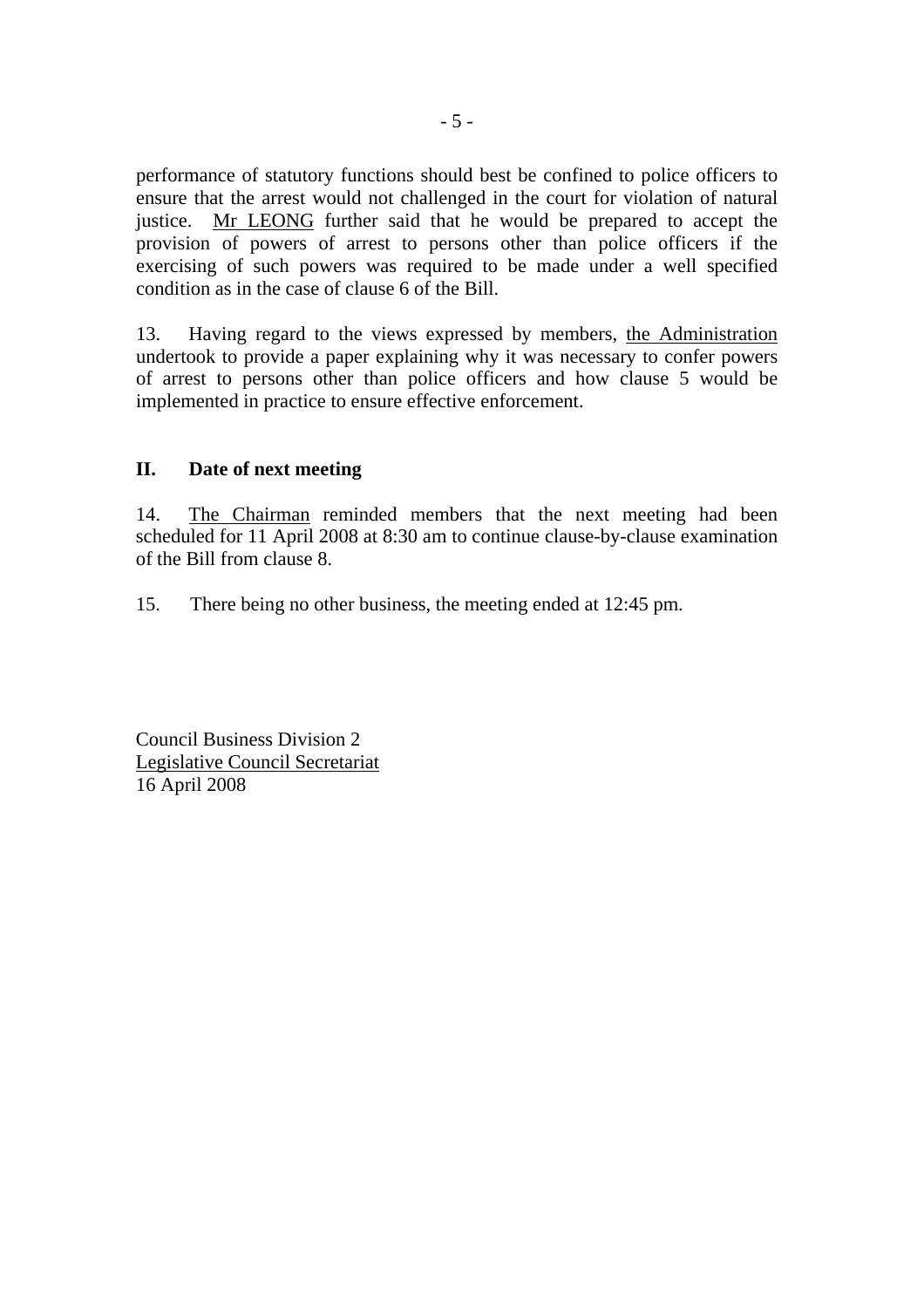# **Proceedings of the meeting of Bills Committee on Prevention and Control of Disease Bill on Tuesday, 8 April 2008, at 10:45 am in Conference Room A of the Legislative Council Building**

| Time marker     | <b>Speaker</b>                                       | <b>Subject</b>                                                                                                                                                                                                                                                                                                                                                                                                                                                                                                                                                                                                                                                                                                                     | <b>Action</b><br>required                       |
|-----------------|------------------------------------------------------|------------------------------------------------------------------------------------------------------------------------------------------------------------------------------------------------------------------------------------------------------------------------------------------------------------------------------------------------------------------------------------------------------------------------------------------------------------------------------------------------------------------------------------------------------------------------------------------------------------------------------------------------------------------------------------------------------------------------------------|-------------------------------------------------|
| 000000 - 000519 | Chairman                                             | Opening remarks                                                                                                                                                                                                                                                                                                                                                                                                                                                                                                                                                                                                                                                                                                                    |                                                 |
| 000520 - 001524 | Admin<br>Chairman                                    | Administration's response to issues raised by members at the<br>meeting on 26 March 2008 (LC Paper No. CB(2)1503/07-08<br>(01)                                                                                                                                                                                                                                                                                                                                                                                                                                                                                                                                                                                                     |                                                 |
| 001525 - 002017 | Admin<br>Chairman                                    | Administration's response to a submission from the Hong<br>Kong Bar Association (LC Paper No. CB(2)1513/07-08(01))<br>and a further submission from the Law Society of Hong<br>Kong (LC Paper No. CB(2)1541/07-08(01))                                                                                                                                                                                                                                                                                                                                                                                                                                                                                                             |                                                 |
| 002018 - 004148 | Hon Andrey EU<br>Admin<br>ALA4<br>Chairman           | The Administration was requested to provide a response in<br>writing to the following -<br>(a) the principles that would be adopted by the Director of<br>Health in deciding whether or not to pay compensation<br>and the amount of compensation under clause $12(1)$ of<br>the Bill;<br>(b) relationship and/or differences between clause $12(1)$<br>and the compensation for the requisitioning of property<br>under clause $8(2)(c)$ of the Bill;<br>(c) how section $17(2)$ of the Quarantine and Prevention of<br>Disease Ordinance (Cap. 141) was implemented in<br>practice; and<br>(d) an explanation on the need for clause $12(2)$ , as it would<br>be up to the parties to decide whether to resort to<br>arbitration | ✓<br>(Admin to<br>provide written<br>responses) |
|                 | Clause-by-clause examination of the Bill             |                                                                                                                                                                                                                                                                                                                                                                                                                                                                                                                                                                                                                                                                                                                                    |                                                 |
| 004149 - 004347 | Chairman<br>Admin                                    | Clause 1 - Short title and commencement                                                                                                                                                                                                                                                                                                                                                                                                                                                                                                                                                                                                                                                                                            |                                                 |
| 004348 - 010020 | Admin<br>ALA4<br>Hon Margaret NG<br>Hon LI Kwok-ying | Clause $2$ – Interpretation<br>The Administration was requested -<br>(a) to provide the provisions of the Bill and the draft<br>provisions of the Prevention and Control of Disease<br>Regulation in which the definitions of "article" and<br>"vector" appeared; and<br>to consider deleting the phrase "(other than a human<br>(b)<br>being)" from the definition of "article" under clause 2<br>of the Bill                                                                                                                                                                                                                                                                                                                     | ✓<br>(Admin to<br>provide written<br>responses) |
| 010021 - 010130 | Admin<br>Chairman                                    | Clause 3 - Power to seize articles                                                                                                                                                                                                                                                                                                                                                                                                                                                                                                                                                                                                                                                                                                 |                                                 |
| 010131 - 010208 | Admin                                                | Clause 4 - Forfeitures of articles                                                                                                                                                                                                                                                                                                                                                                                                                                                                                                                                                                                                                                                                                                 |                                                 |
| 010209 -014415  | Admin<br>Chairman                                    | Clause 5 - Powers of arrest                                                                                                                                                                                                                                                                                                                                                                                                                                                                                                                                                                                                                                                                                                        | ✓<br>(Admin to                                  |